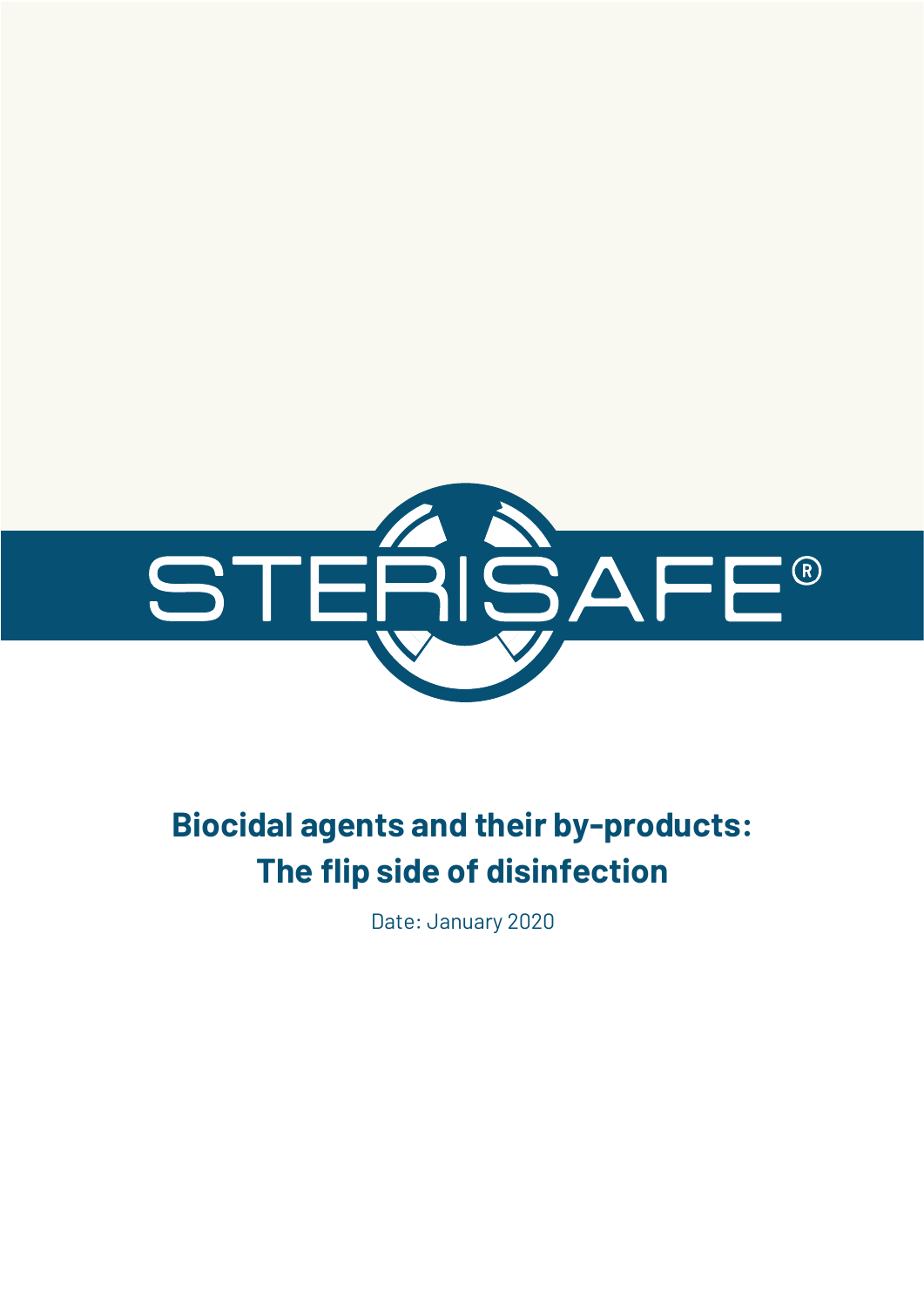

One of the main reason to use an automated room disinfection system such as STERISAFE in healthcare settings is the reduction of healthcare-associated infections (HAIs). The ability of an airborne disinfectant to reach every corner of a treated room is a non-negligible advantage over conventional cleaning and disinfection.

Another reason, which is regrettably overlooked sometimes, but is nonetheless critical, is the health and safety of the cleaning operator. Occupational exposure to disinfecting products can be hazardous due to the toxicity of the product itself or due to volatile disinfection by-products (DBPs), which are substances resulting from reactions between disinfectants and natural organic matter. For example, several studies demonstrated that healthcare workers show higher risks of developing work-related asthma and other respiratory syndromes such as chronic obstructive pulmonary disease (COPD) (Ioannou et al., 2017 & Dumas, 2019 & LeBouf, 2014).

Those studies demonstrated a direct correlation between exposure to frequently used cleaning products, including bleach, hydrogen peroxide, alcohol, quaternary ammonium compounds and adverse effects on respiratory health. Therefore, while the frequent and thorough use of disinfecting products is essential in healthcare settings, healthcare personnel such as nurses and cleaning staff may find themselves overwhelmingly exposed to harmful agents.

An important feature of automated room disinfection systems such as STERISAFE is thus to guarantee that no one, employee or patient, comes in prolonged, direct contact with disinfection by-products.

## *Generation and removal of active substance*

In a typical automated airborne disinfection system, a sealed room is filled with a biocidal compound. The concentration of the active compound is increased and stabilized for a given amount of time, which allows it to spread on every exposed surface. Finally, the concentration of the biocidal compound is lowered to a safe level, and re-entrance in the room is permitted. In the case of STERISAFE, those 3 steps are referred to as the *Build-up*, *Disinfection* and *Purification* phases, and the entire process is appropriately named *Full-Depth Disinfection Cycle* (FDDC). As the entire process is taking place in a sealed room, the *Purification* phase is the most crucial stage when it comes to potential exposure to biocidal products. While the total decay time can differ greatly depending on surroundings (initial ozone concentration, room size, airflow, temperature, relative humidity), in a closed room under normal conditions, ozone has a half-life of approximately 12 hours (McLurkin et al., 2013). This makes the purification phase the most time-consuming phase during an automated room disinfection process.

To ensure a rapid, near-complete decomposition of ozone down to safe levels for employees, STERISAFE PRO uses a catalytic process. The efficacy of the system used is shown in Figure 1, where the natural decomposition of ozone in a closed room is compared to the catalysed decomposition of ozone during the FDDC's Purification phase. The catalyst used by STERISAFE is composed of a manganese oxide catalyst that converts ozone into oxygen. Under regular operation, the catalyst is not consumed by the reaction and is therefore maintenance-free. Additional advantages of this method include the absence of harmful by-products, as oxygen is the sole product of the catalysed degradation of ozone. Active carbon may also be used, however this solution requires frequent replacement as active carbon is consumed during reaction with ozone, in addition to releasing CO and CO<sub>2</sub>. Thermal degradation of ozone is unfeasible as it requires a high energy input and may increase the temperature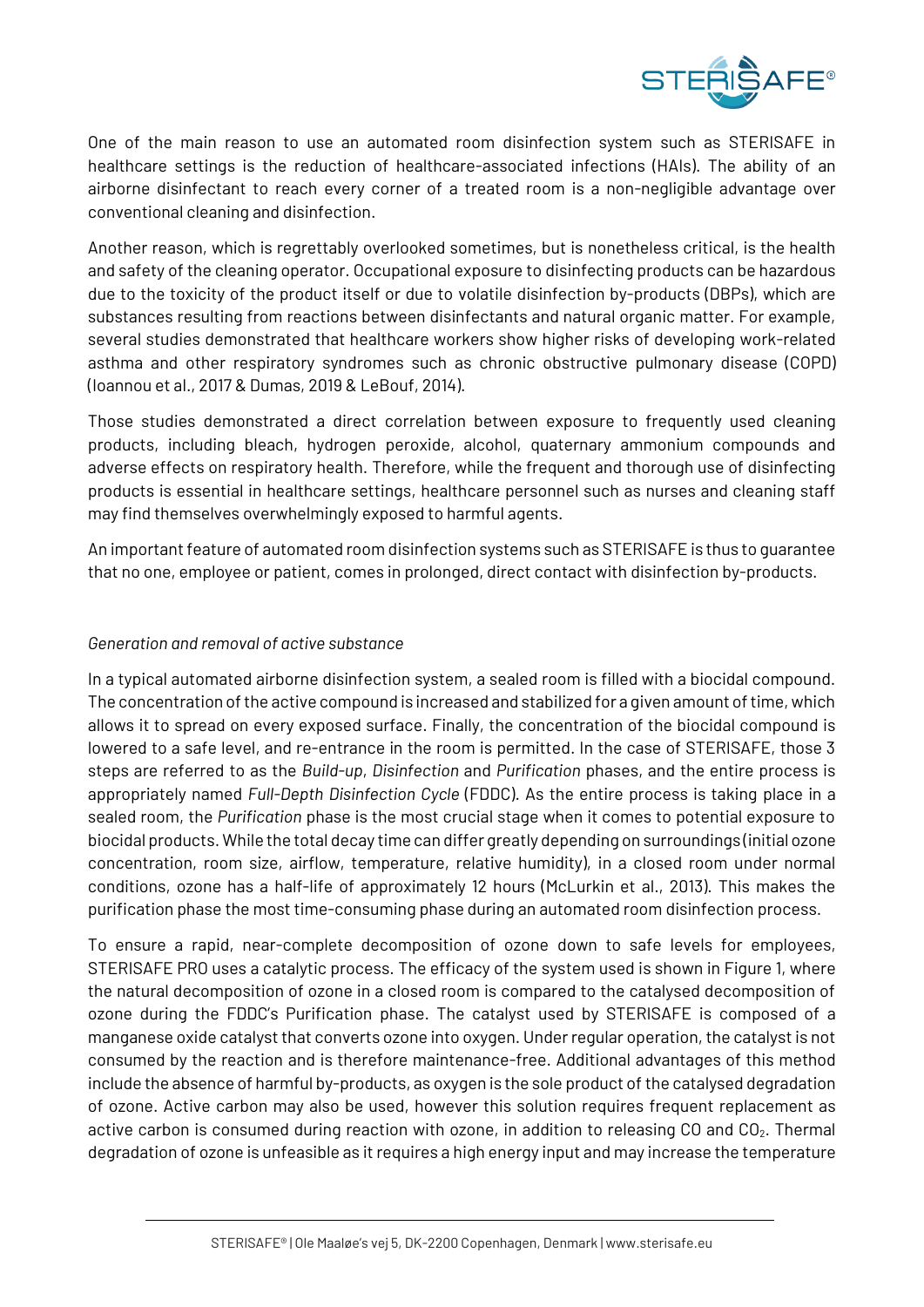

of the room significantly. Other methods to remove ozone include the injection of chemicals that are oxidized by ozone. While the ozone may be removed, many reaction by-products are formed, which may be more detrimental to health than ozone alone.

Other technologies using alternative biocidal products may or may not include an active removal of their agents. Omitting this step can cause extended delays in the required cycle time, or the need to buy costly, complementary accessories. Incomplete decomposition of active agents can also cause notable discomfort for employees and patients. For example, newly disinfected rooms using an automated system based on aerosolized  $H_2O_2$ /peracetic acid solutions were reported to have an unpleasant smell, and to trigger irritation of the eyes and upper airways (Blazejewski et al., 2015). It is important for the safety of workers and others to always ensure a room can be safely re-entered following an automated disinfection process.

### *Particulates, dangers and removal*

There is a second element in the FDDC's *Purification* phase, which targets another component volatile in air that has adverse health effects: particulates. Particulates, or particulate matter (PM), refers to the mixture of solid particles and liquid droplets that are present in suspension in the air. These particles vary greatly in size, composition and origin. They are often categorized by their size, and are known as either coarse particles or fine particles. Coarse particles, with a diameter ≤ 10 µm, are denoted PM<sub>10</sub> whereas fine particles, with a diameter < 2.5  $\mu$ m, are referred to as PM<sub>2.5</sub>. Due to the small size of PM<sub>2.5</sub> particles, they are easily inhalable and can potentially cause serious health issues; chronic exposure to particles leads to increased risks of developing cardiovascular and respiratory disease. There is currently no identified minimal concentration threshold at which particles exhibit noobserved-adverse-effect level (NAOEL) (WHO, 2014). The World Health Organization's (WHO) current stance is to recommend minimal daily exposure values, set at 25  $\mu$ g m<sup>-3</sup> and 50  $\mu$ g m<sup>-3</sup> for PM<sub>2.5</sub> and PM<sub>10</sub>, respectively.

Particulates can be produced by the erosion of a material (brake dust) or the aggregation and clumping together of gas molecules (nucleation in a fire). Some sources of particles are natural causes, for example forest fires, pollen or mould. Particle emission from human sources, while less than natural emissions, are collocated with industrial activity and development and have a significant impact on air quality and health. PM<sub>10</sub> typically include dust, sand and pollen, while PM<sub>2.5</sub> consists of smaller elements, sometimes formed by the interaction of condensable gases and nucleation. Particles which are directly released in the air are called primary particles; the ones that are formed in the atmosphere are referred to as secondary particles. Secondary particles arise upon complex chemical reactions involving gases and other volatile compounds, including common disinfecting agents (ex.: ozone, hydrogen peroxide, bleach, ammonia…) (McDonald et al., 2018, Wang et al., 2019). While the benefits of having a properly disinfected environment far outweighs the drawbacks of particle generation, especially in healthcare settings, STERISAFE recognizes the need to address this issue.

This is why STERISAFE PRO units are equipped with an Electrostatic Precipitator (ESP), a filtration device which removes small particles during the *Purification* phase of the FDDC. The basic principle of an ESP is that it charges particles, so that they can be collected by means of electrostatic attraction. This type of particle collection is more effective on smaller particles than alternative technologies based solely on gravity or centrifugation (Muralikrishna & Manickam).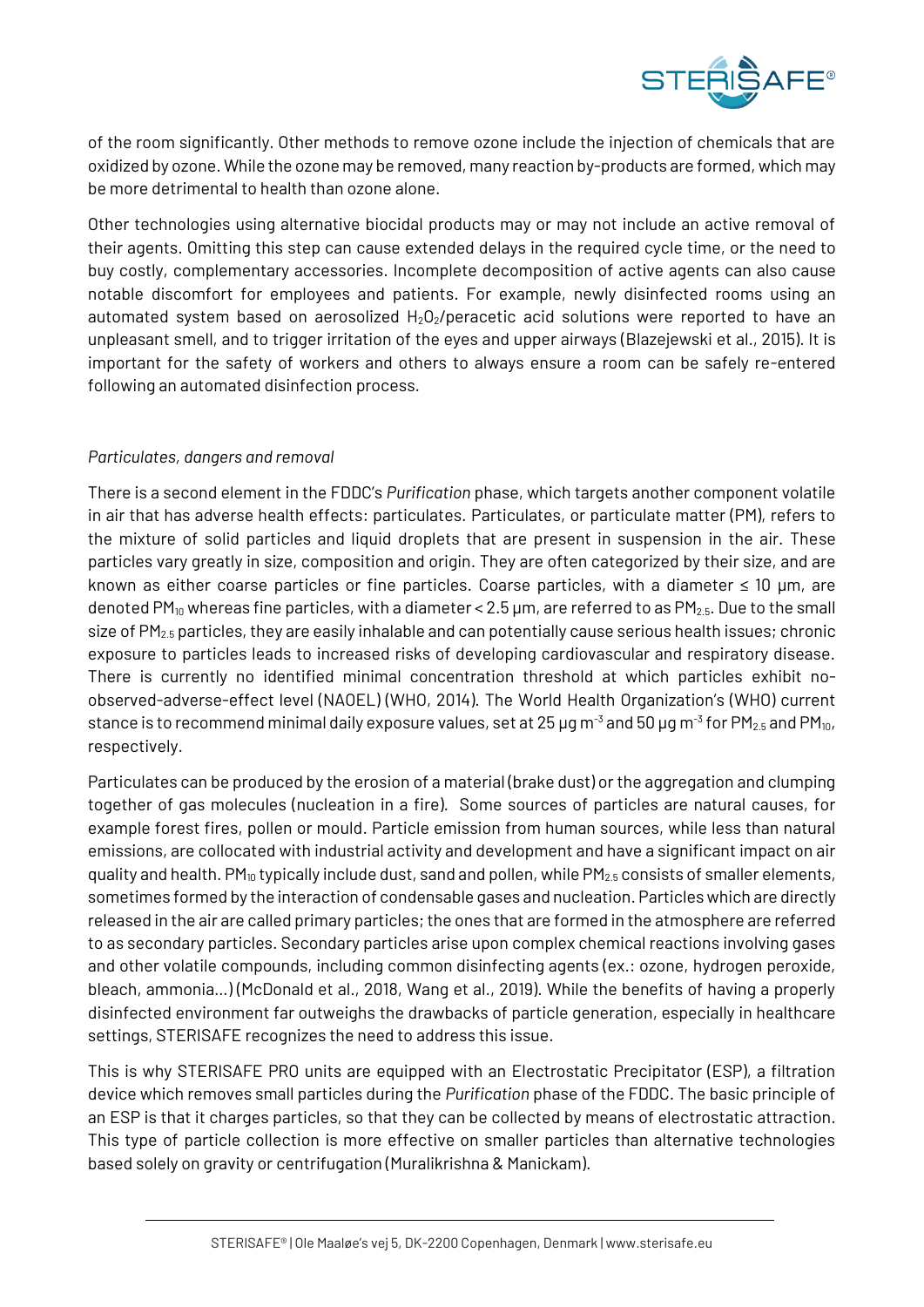

To illustrate the need for particle collection after a disinfection process, a comparison was made between two automated disinfection systems in equivalent conditions. The PM concentration was monitored throughout the regular disinfection cycles of a STERISAFE PRO (FDDC cycle) and a competitor's product  $(H_2O_2)$  as its biocidal agent), and the result is given in Figure 2. It is important to note that the generation of secondary particles by a disinfecting agent is highly dependent on the initial conditions of the environment. For that reason, the PM concentration is given in Figure 2 as arbitrary units. It can be seen that both methods trigger a sharp raise of  $PM<sub>1</sub>$  and  $PM<sub>2.5</sub>$  at their onset, but only the FDDC cycle manages to significantly drop the PM concentration back to their initial state.

### *STERISAFE*

The fully automated FDDC solution of STERISAFE PRO thus provides a complete disinfecting solution, from the generation of biocidal agent, the disinfection itself, and the removal of both the active agent and potentially harmful compounds. With STERISAFE PRO, there is no need for external products or additional material to ensure a safe environment for employees and anyone involved in the disinfection process.



**Figure 1.** Natural decay of ozone in a closed room vs. catalysed decomposition of ozone by STERISAFE. In-house data.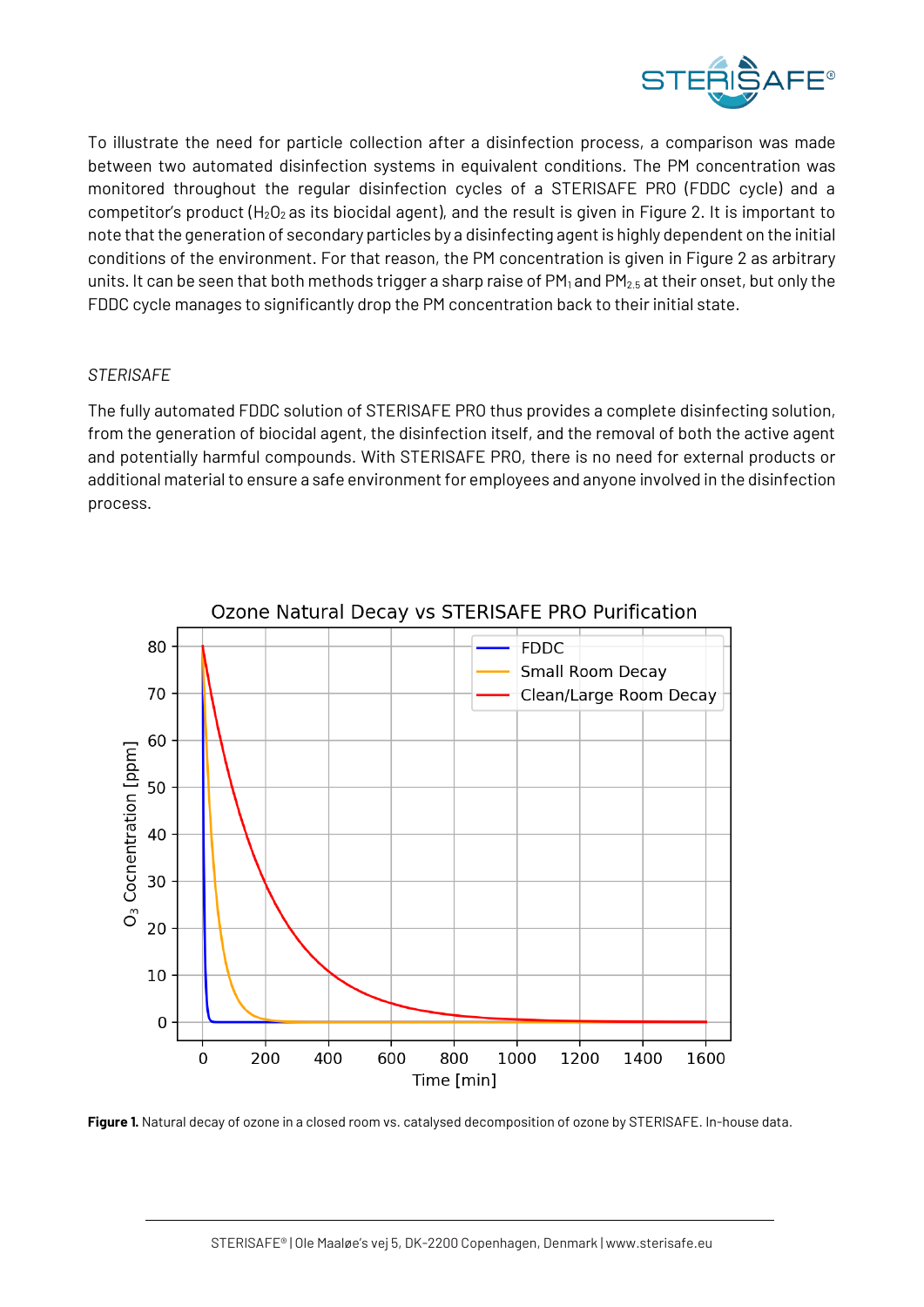



**Figure 2.** Particulate matter (PM) concentration over a full disinfection cycle by STERISAFE PRO (FDDC, left) and by hydrogen peroxide (H2O2, right). In-house data.

#### **References**

- 1. Blazejewski C., Wallet F., Rouzé A, Le Guern R., Ponthieux S., Salleron J. & Nseir S. (2015) *Critical Care* 19 (1) : 30
- 2. Dumas O., Varraso R., Boggs K.M., Quinot C., Zock JP., Henneberger P.K., Speizer F.E., Le Moual N. & Camargo Jr C.A. (2019). Association of Occupational Exposure to Disinfectants With Incidence of Chronic Obstructive Pulmonary Disease Among US Female Nurses. *JAMA Network Open* 2 (10): e1913563
- 3. Ioannou S., Andrianou X.D., Charisiados P. & Makris K.C. (2017). Biomarkers of end shift exposure to disinfection byproducts in nurses. *Journal of Environmental Science* 58: 217-223
- 4. LeBouf R.F., Virji M.A., Saito R., Henneberger P.K., Simcox N. & Stefaniak A.B. (2014). Exposure to volatile organic compounds in healthcare settings. *Occupational and Environmental Medicine* 71 (9): 642-650
- 5. McClurkin J. D., Maier D. E. & Ileleji, K. E. (2013). Half-life time of ozone as a function of air movement and conditions in a sealed container. *Journal of Stored Products Research* 55: 41–47
- 6. McDonald B.C., de Gouw J.A., Gilman J.B., Jathar S.H., Akherati A., Cappa C.D., Jimenez J.L., Lee-Taylor J., Hayes P.L., McKeen S.A., Cui Y.Y., Kim S.W., Gentner D.R., Isaacman-VanWertz G., Goldstein A.H., Harley R.A., Frost G.J., Roberts J.M., Ryerson T.B. & Trainer M. (2018). Volatile chemical products emerging as largest petrochemical source of urban organic emissions. *Science* 359 (6377): 760-764
- 7. Muralikrishna I.V. & Manickam V. (2017). Chapter 14 Air Pollution Control Technologies. In Muralikrishna & Manickam (Eds.), *Environemental Management* (pp.337-397). Oxford, UK: Butterworth-Heinemann
- 8. Wang C., Collins D.B. & Abbatt J.P.D. (2019). Indoor Illumination of Terpenes and Bleach Emissions Leads to Particle Formation and Growth. *Environmental Science & Technology* 53: 11792-11800